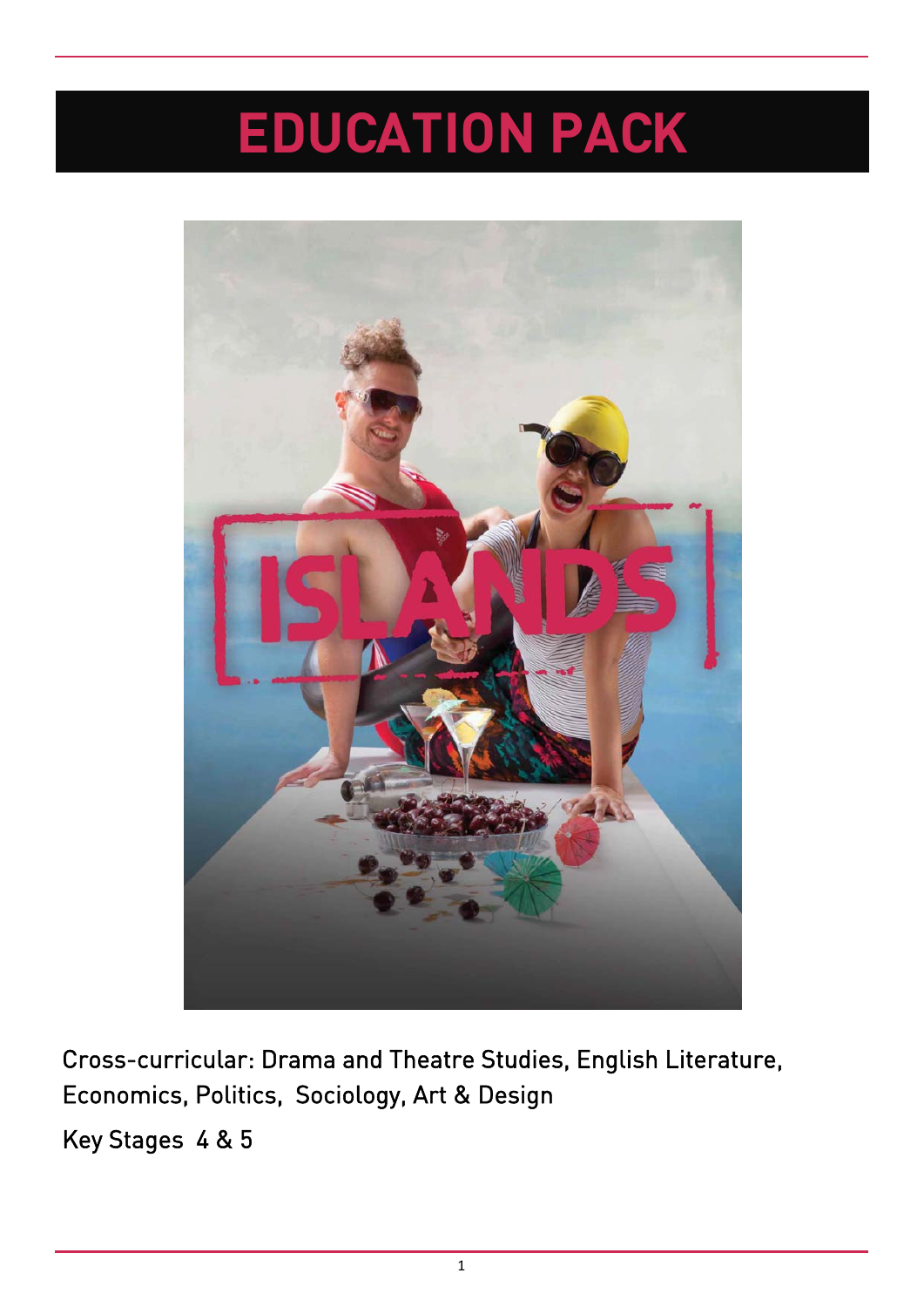# **contents**

| Introduction                                                          | 3         |
|-----------------------------------------------------------------------|-----------|
| About Islands                                                         | 4         |
| Classroom Exercise 1: reflecting on the production                    | 5         |
| Context: what is a tax haven?                                         | 6         |
| Secondary Source: BBC article on tax avoidance                        | 7         |
| Classroom Exercise 2: exploring difficult subjects<br>through theatre | $8 - 9$   |
| Classroom Exercise: 3 exploring theatre design                        | $10 - 11$ |
| Classroom Exercise 4: devising theatre                                | $12 - 13$ |
| Context: The Bouffon                                                  | 14        |
| Classroom Exercise 5: The Bouffon                                     | 15        |
| <b>Production Photographs</b>                                         | $16 - 17$ |
|                                                                       |           |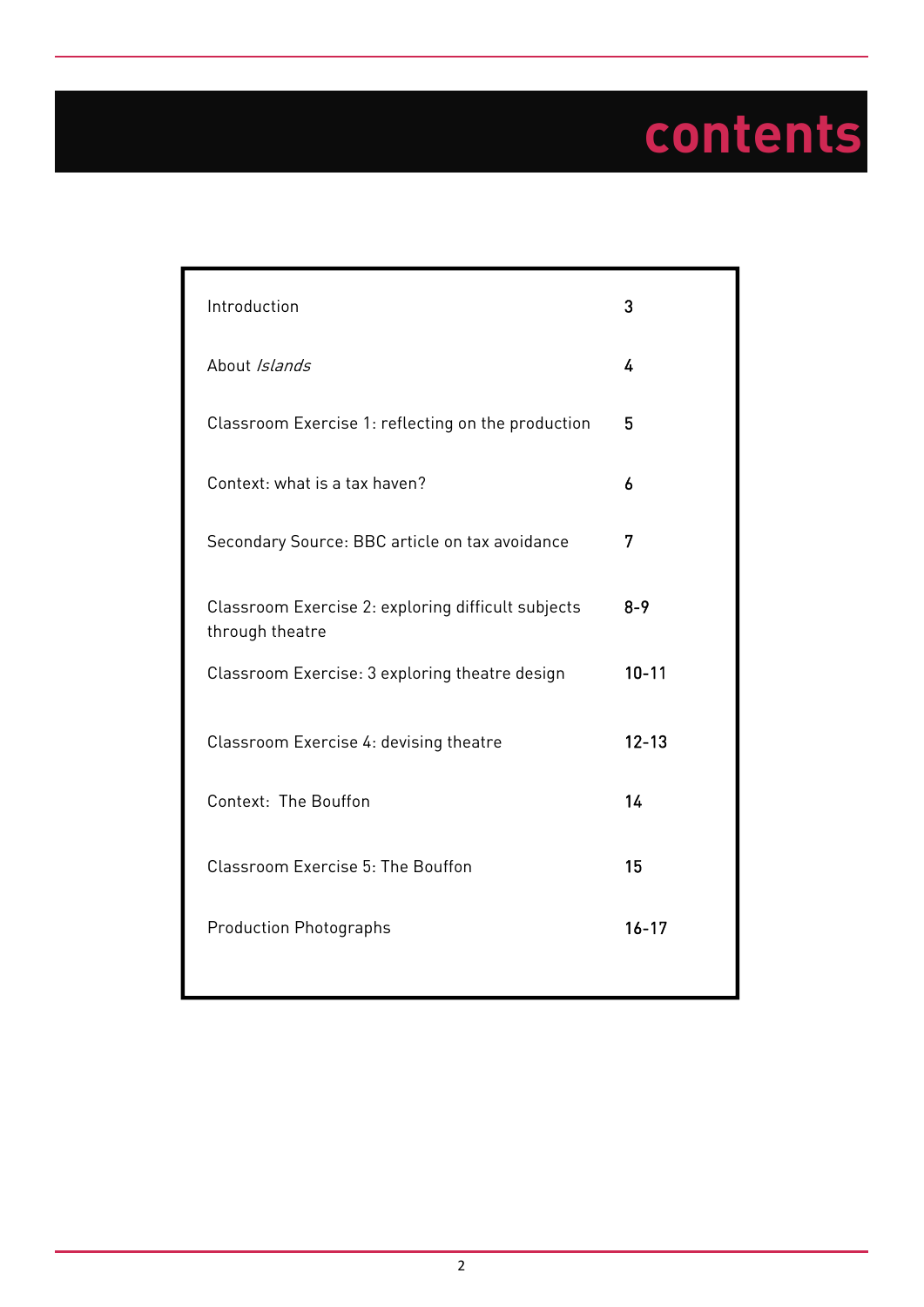## **introduction**

The resources, research and information in this study pack are intended to enhance your understanding of *Islands* by Caroline Horton and to provide you with the materials to assist students in both the practical study of this text and in gaining a deeper understanding of this exciting new play. This includes context (both political and theatrical), a secondary source, production photographs and exercises that have been devised to unpack the play's themes and stylistic devices.

In line with the national curriculum, *Islands* would be a suitable live theatre production for analysis. It will also provide an invaluable resource for students' devised work as a piece of theatre that has been improvised by its ensemble cast and then written into a script.

Islands tackles the challenges of researching, presenting and understanding social and political issues in an accessible and creative way. The play will provoke students to ask pertinent questions, think critically, and develop perspective and judgement.



*Islands* in Research and Development

If you have any further questions please don't hesitate to get in touch with Amanda Castro on 0208 743 3584 or at amandacastro@bushtheatre.co.uk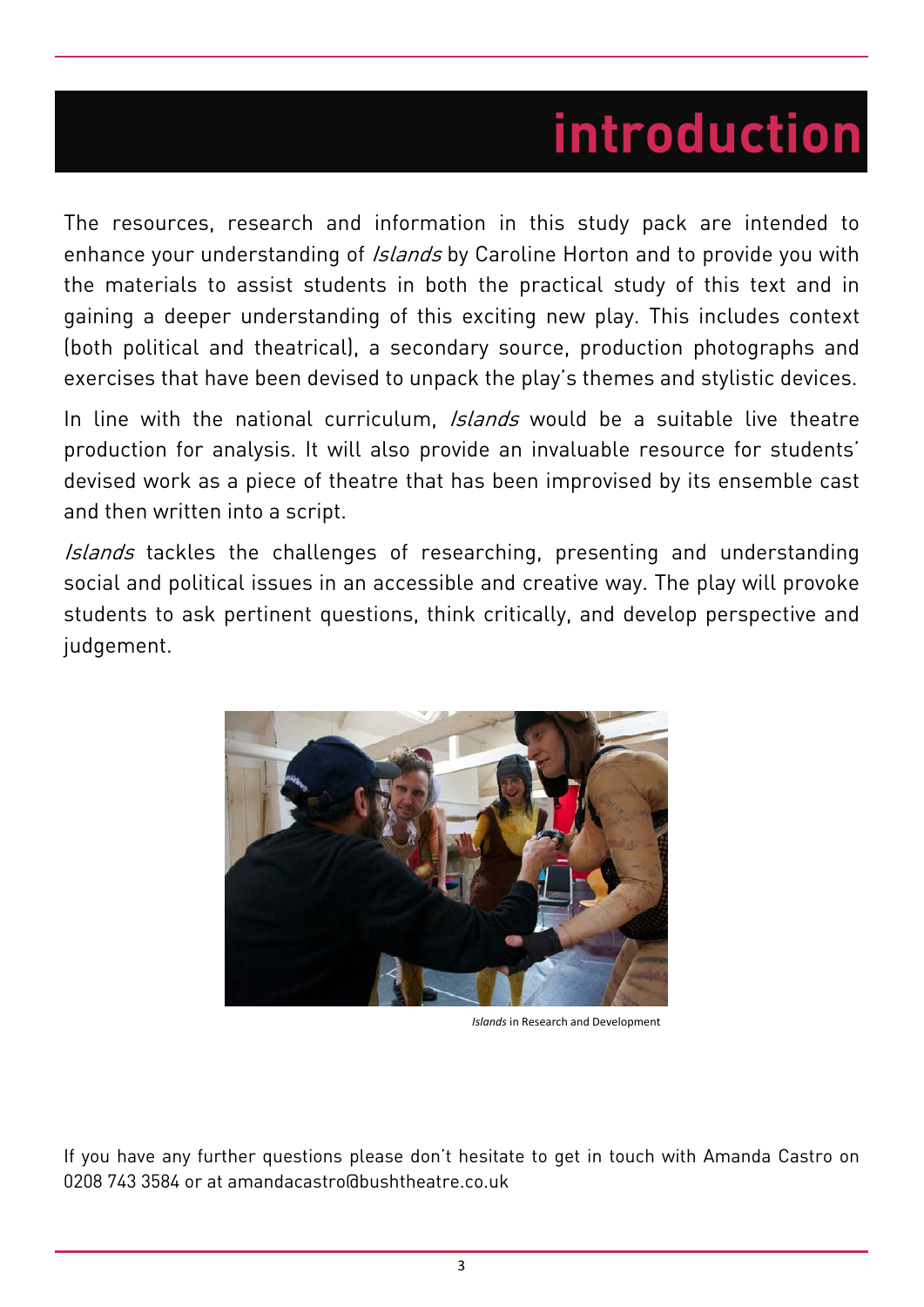## **about Islands**

### The rules are important. Our job is to maximize the size of the "cherry" pie. Yours is to be quiet. Shhh. DON'T SCRATCH.

Islands is an ink black comedy about tax havens, enormous greed, and the few who have it all. Join Olivier Award-nominated Caroline Horton and her filthy ensemble on Haven, a bizarre and monstrous world where no-one has to pay… for anything.

Devised in consultation with experts on offshore finance, *Islands* sounds a warning siren—we ignore the tax practices of wealthy individuals and multinational companies at our peril.

Oxfam estimate that there is \$18.5 trillion siphoned out of the world economy into tax havens by wealthy individuals alone. Christian Aid has calculated that 1,000 children die every day as a result of tax evasion. This is not just a political or social challenge; this is a matter of human rights.

"As you know, I have made fighting the scourge of tax evasion and aggressive tax avoidance a priority…" David Cameron

We thought Dave might need a hand.

Islands sees multi award-winning and Olivier nominated Caroline Horton (Mess, You're Not Like The Other Girls Chrissy) re-united with Bush Theatre Associate Director, Omar Elerian (The Mill - City of Dreams, Bradford, Yorkshire; You're Not Like The Other Girls Chrissy.

Presented by the Bush Theatre and Caroline Horton & Co with China Plate. Commissioned by Warwick Arts Centre and Harlow Playhouse. Islands has been developed in consultation with specialist economic advisers including John Christensen of The Tax Justice Network. Funded by Arts Council England and kindly supported by the Unity Theatre Trust and developed with the support of Oxford Playhouse, the Peggy Ramsey Foundation, National Theatre Studio and South Street Arts Centre. Developed through Fuel's Jerwood Residencies at Cove Park which are supported by the Jerwood Charitable Foundation.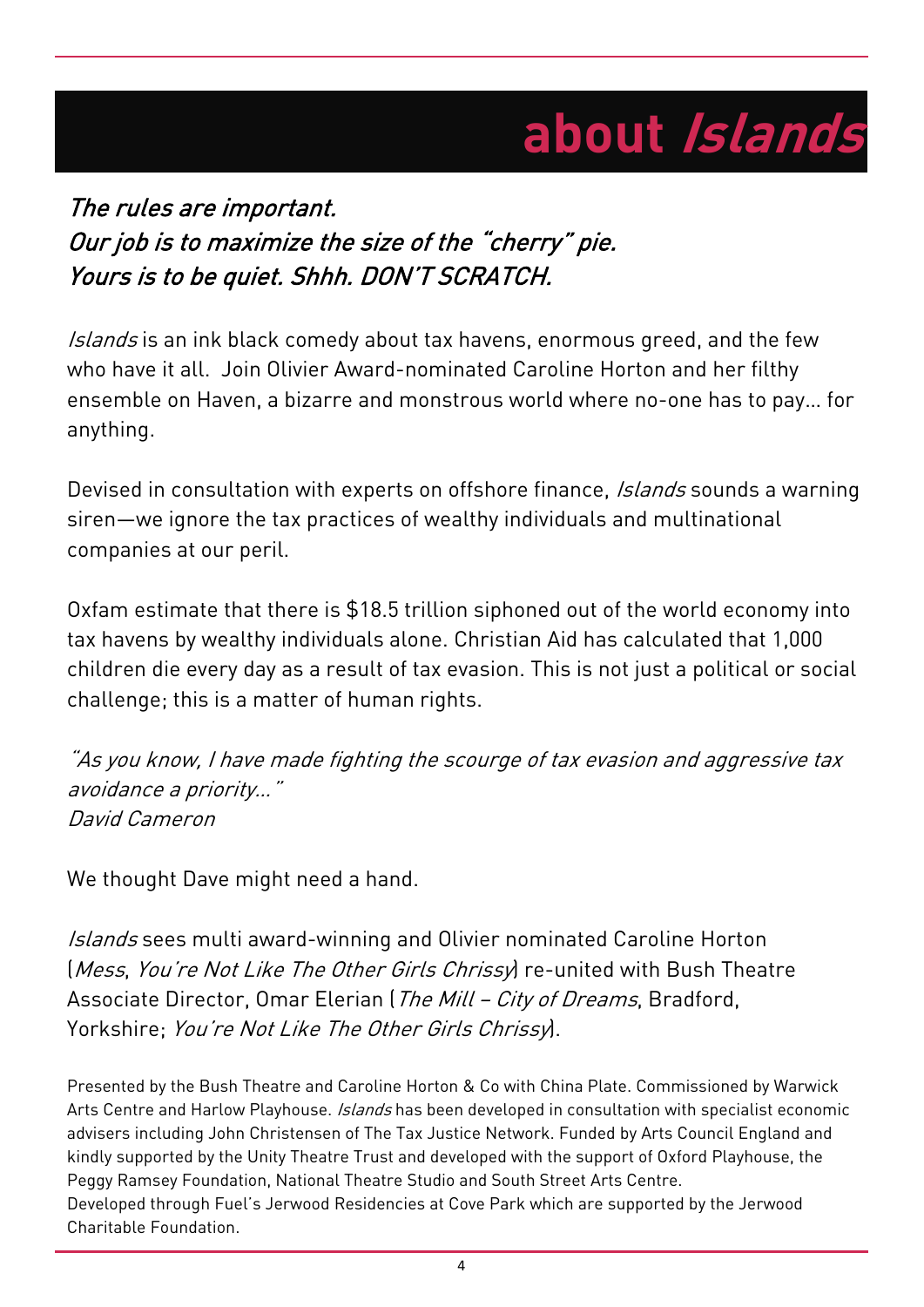### Reflecting on the production

Curriculum links: Drama, Art & Design, Music Time: 20 minutes Materials: Flipchart paper and pens

Use this exercise to get your students responding to work that they have seen onstage. This tool enables students to respond to any piece or dance, theatre or live performance that they have seen.

Organise the class into groups of 4 or 5 and give each group a large sheet of paper and some pens. Write the name of the production on the whiteboard, then assign each group an area of the production to explore including:

- The set
- Directing
- Costume
- Music and Sound

Each group should write their chosen area of the production as a heading on their flip chart paper. Each group then has five minutes to brainstorm thoughts and comments around their assigned area of the production, noting them in a spider diagram on their flip chart paper. After five minutes each group must pass their paper onto the next group and repeat this process until the every group has commented on all areas of the production listed by the class.

These sheets can then be photocopied and handed out. You could also put the sheets up in the classroom for inspiration when discussing the production.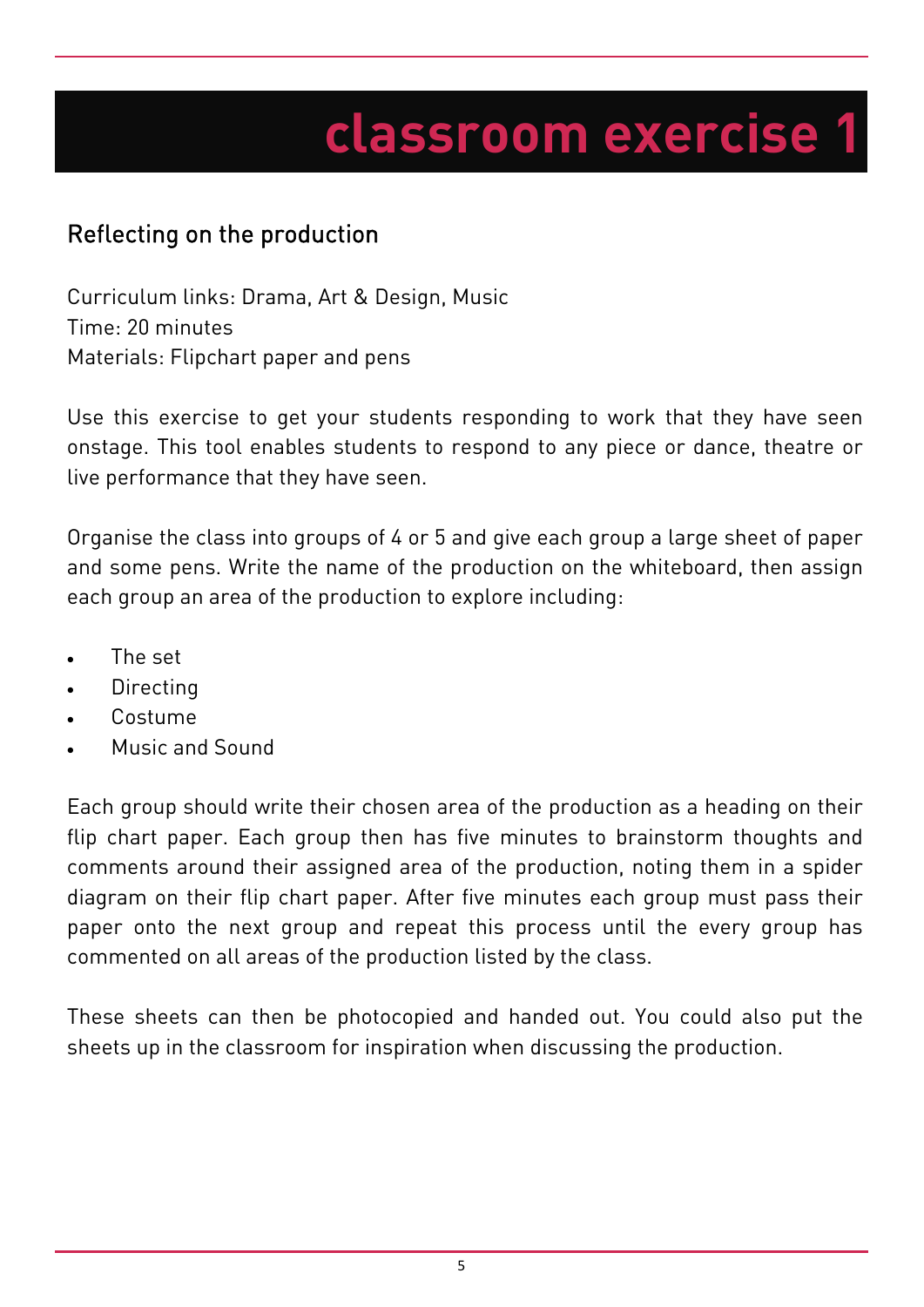### **context**

### What is a tax haven?

Tax havens – also known as 'secrecy jurisdictions' or 'offshore' – provide any of the following:

- Escape from tax (of course)
- **Secrecy, in various forms**
- Avoidance of financial regulations
- Avoidance of criminal laws
- Escape from other rules of society, such as inheritance or corporate governance rules

Tax havens can be whole countries, dependencies of bigger countries, or even areas within countries.

The City of London is a whopping tax haven, for example. Who knew?

### 10 reasons why some people think tax havens are damaging:

1. Tax havens help rich people hide money that should be spent on schools, hospitals, roads and other public services

- 2. Tax havens force poor people to pay the taxes of the rich
- 3. Tax havens help criminals hide their loot
- 4. Tax havens help dictators and their cronies plunder the resources of developing countries
- 5. Tax havens allow banks to dodge financial rules and regulations
- 6. Tax havens corrupt markets, concealing insider dealing and supporting aggressive tax dodging by multinational companies
- 7. Tax havens create a private world of secrecy, impunity and power for rich elites
- 8. Tax havens widen the gap between rich and poor people
- 9. Tax havens make laws in secret which affect us all
- 10. Tax havens degrade our faith in democracy

Source: tackletaxhavens.com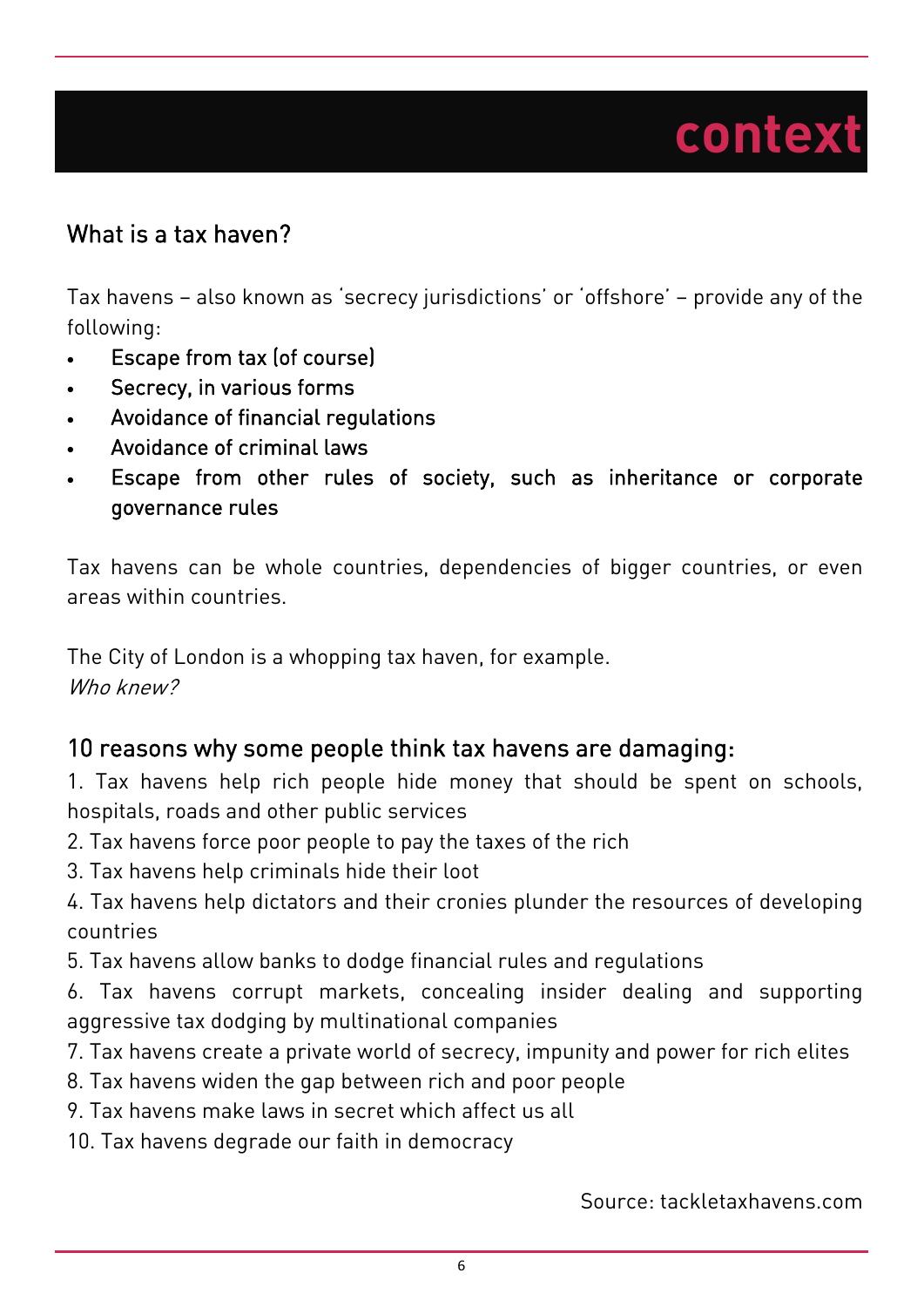## **secondary source**

### BBC Article, published 12 May 2014

Tax avoidance: What are the rules? **By Brian Milligan** Personal Finance Reporter, BBC News

**Gary Barlow and some of his band members will now**  have a very large tax bill dropping through their letter Tax avoidance currently costs the taxpayer £4bn a year, **boxes.** 

But as far as the law is concerned, they have not done anything wrong in a criminal sense.

Yet even though tax avoidance is normally legal, it can quite easily turn into tax evasion.

And tax evasion - a deliberate plan to cheat the taxman is most definitely an offence.

So what is the difference between avoidance and evasion, and how can you still go wrong with avoidance? While the judge in this case took 147 pages to explain what these men had done wrong, there are some simple rules to follow.

#### **Avoidance**

.

Of course everyone is allowed to avoid paying tax if they possibly can. It is perfectly legitimate - indeed the government encourages us - to save in a tax-free Individual Savings Account (Isa), for example.

That means you do not pay any income tax on the interest you receive, or capital gains tax when you come to sell.

There are also tax-saving advantages to putting money into a pension scheme, donating to charity via the gift aid scheme, or claiming capital allowances on things used for business purposes.

But tax reliefs and rules are open to abuse.

"Tax avoidance is bending the rules of the tax system to gain a tax advantage that Parliament never intended," said a spokesman for Her Majesty's Revenue and Customs (HMRC).

"It often involves contrived, artificial transactions that serve little or no purpose other than to produce a tax advantage. It involves operating within the letter - but not the spirit - of the law," he said.

according to the latest figures from HMRC.

That is very nearly as much as illegal tax evasion, which costs £5.1bn.

Together, they account for about a quarter of the £35bn that is lost to the Treasury every year, otherwise known as the "tax gap".

#### **Aggressive**

In typical cases, those involved in tax avoidance will pay others to help minimise their tax bills.

If HMRC disagrees with your tax return, you can take them to a tax tribunal, as happened in Gary Barlow's case.

But the judge rejected his claim that the business was making actual losses.

In essence, the court will be looking to decide whether there is any real business going on in such cases, or whether the business is just a means to make a loss, and so reduce a tax bill.

"Don't be taken in by someone trying to interest you in a tax avoidance scheme which promises a result that sounds too good to be true," advises HMRC.

If you do get involved in such "aggressive" tax avoidance schemes, you may end up in a protracted dispute with HMRC, and if you lose, you risk having to pay the tax, the interest and penalties as well.

In some cases, avoidance can quickly turn into evasion. If you conceal facts, or lie about them, you can be judged to be breaking the law, which could result in a fine, or even a prison sentence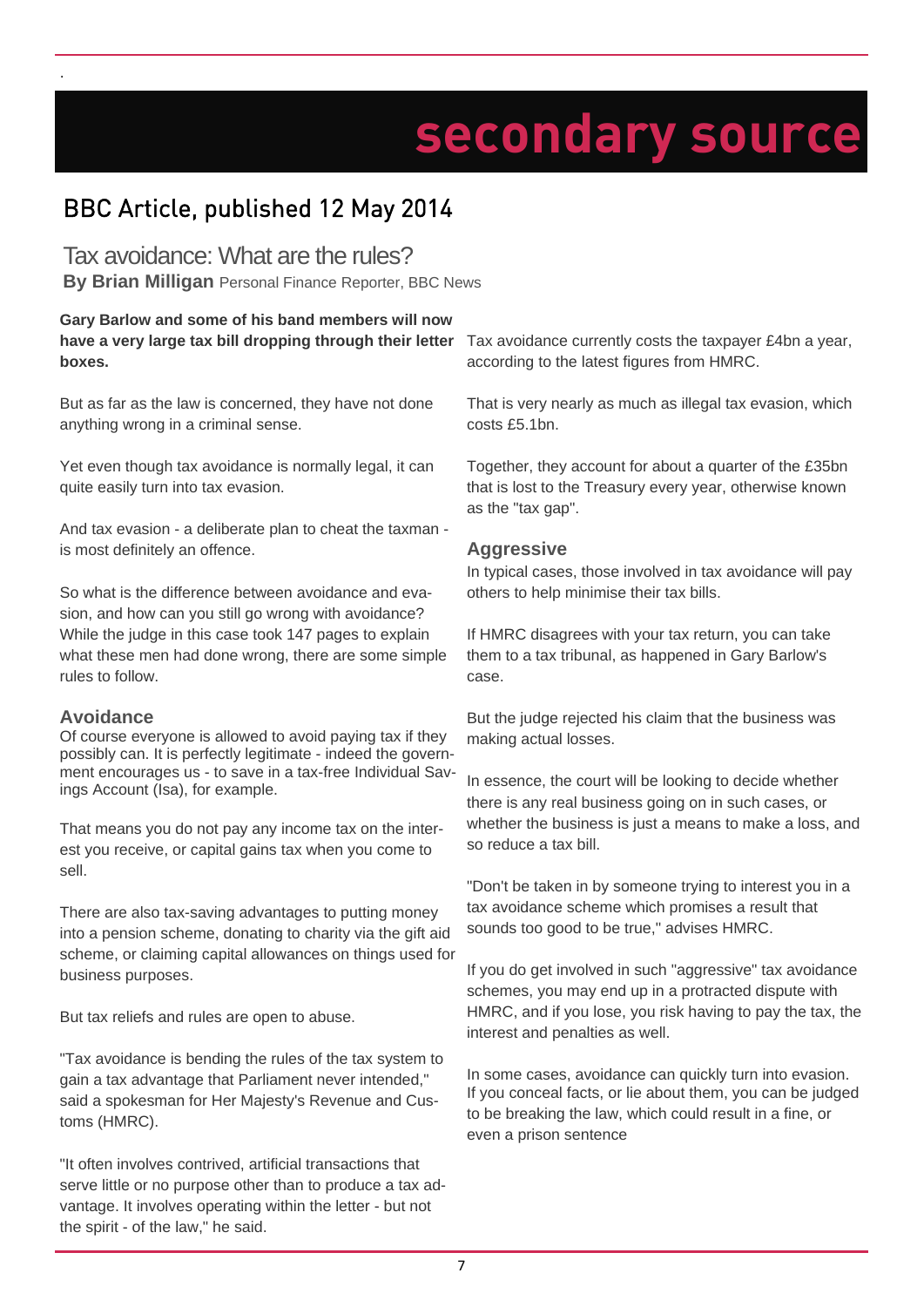### Exploring difficult subjects through theatre

Curriculum links: Physics, philosophy, politics, economics – any subject! Time: 2 sessions of 45 minutes each Materials: library resources, access to the internet

"I was interested in trying to make a show where we told a big story – translating the concept of offshore to the realms of gods - I didn't set out to explain the mechanisms and schemes through which offshore operates. I wanted to see if we could connect audiences with offshore and tax evasion beyond an intellectual recognition that it is unjust. I wanted to see if the underbelly of it could horrify us."

#### Caroline Horton, taken from the foreword to *Islands*

Islands takes as its subject matter a topic that for many people is difficult to grasp – tax havens, how they function and what they mean for social equality. Artists often use theatre as a way of exploring and highlighting tricky concepts or situations, posing questions to the audience without necessarily answering them.

In groups:

- 1. Pick a difficult concept or subject to take as your inspiration (ideally, pick a subject you don't already know much about yourself).
- 2. Research the topic and find out as much as possible about it.
- 3. As a group, use the knowledge you have gained to devise and present a fictional scene to perform for the other students in your class. This scene needs to use performance methods and characterisation to explore what this topic is and introduce it to your audience.
- 4. Following your performances, ask your audience to feed back to you what they have understood about the subject.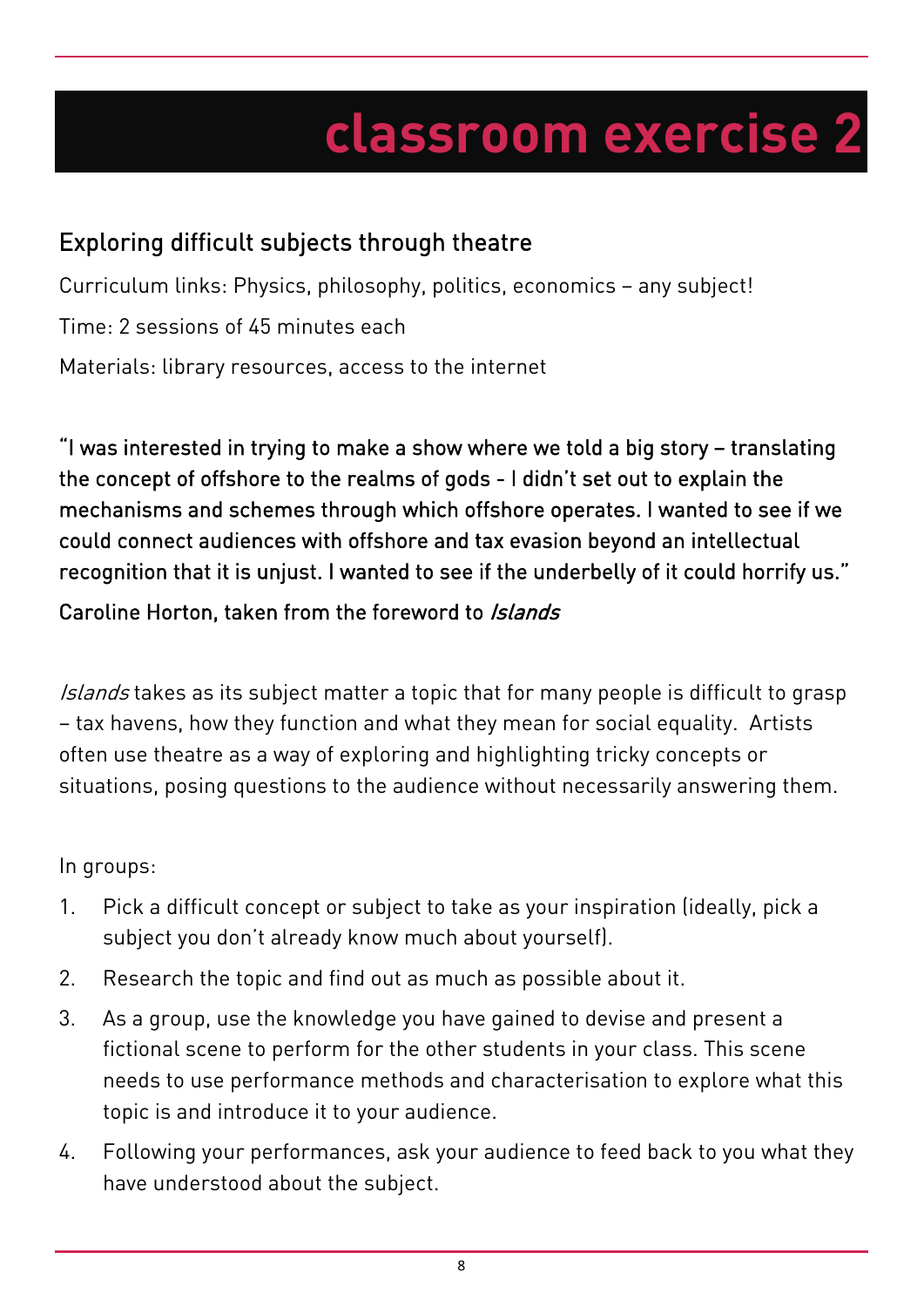Class discussion/evaluation: what methods were more effective for exploring these topics? What didn't work? Were the performances entertaining? What are the opportunities and pitfalls in creating this type of work?

#### Examples of topics you could explore include:

- The large Hadron collider
- The political system in the UK
- Climate change
- Evolution
- The financial crisis
- The theory of relativity

Additional research question: what other examples can you find of theatre productions that explore tricky or complicated subjects and what was their approach?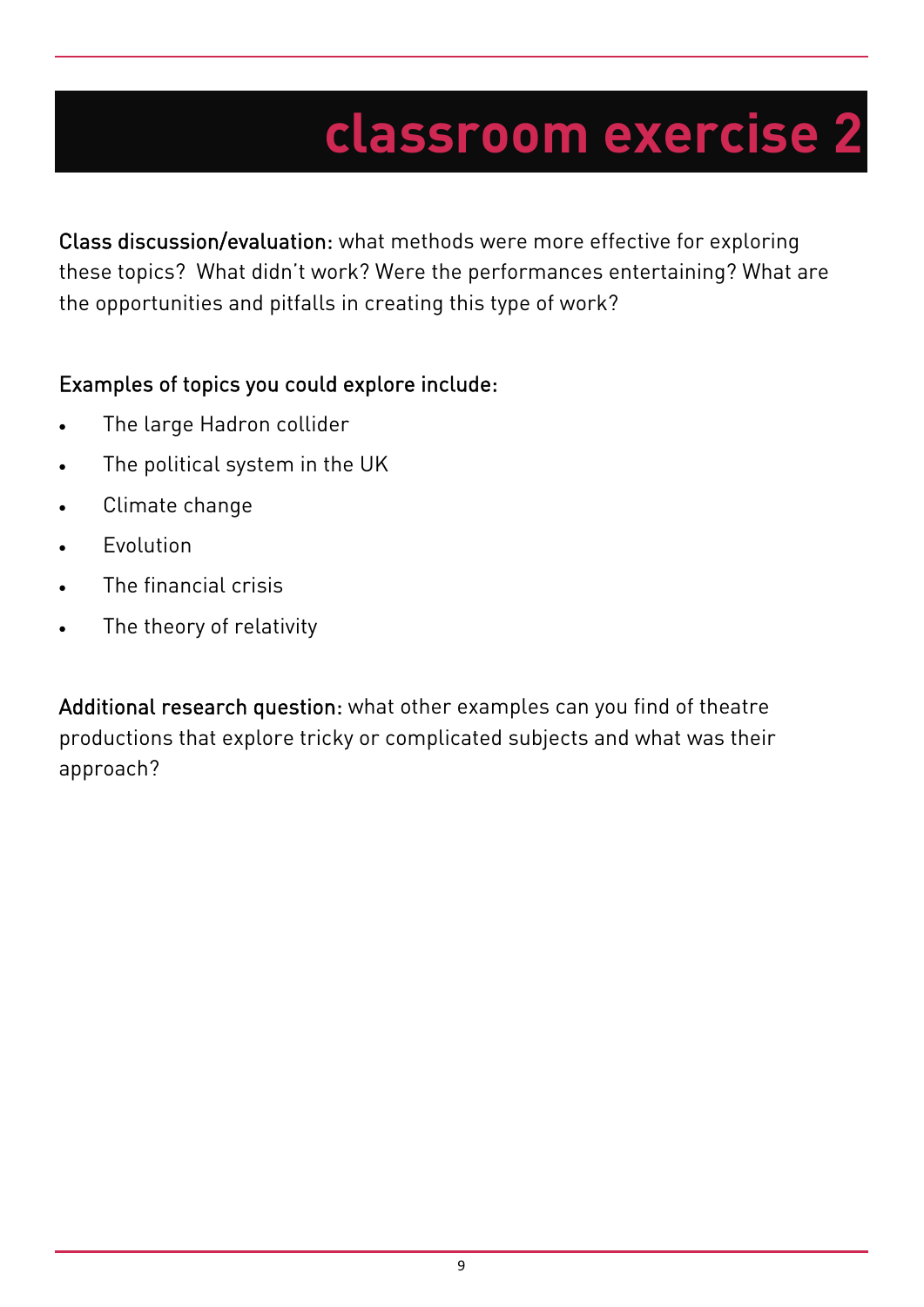### Exploring theatre design

Curriculum links: Art & Design

Time: 2 sessions of 45 minutes each

Materials: pen, paper (and if creating model boxed) cardboard boxes, cardboard glue, scissors and scraps of paper fabric

#### Stage directions from *Islands*:

"On the edge of the world the landscape is desolate, something like an abandoned pool or abattoir. Junk including an old toilet and some plants. In one corner an old diving platform (signs read 'Don't Climb', 'Keep Off'). Walls covered in plastic sheeting. Audience seats arranged on four sides around a central, tiled pit with sluices and drains visible."

The design for Islands was a collaborative effort between designer Oliver Townsend, writer Caroline Horton and director Omar Elerian, with input from the entire cast and creative team.

The concept was to create a space as large as possible that would look like a landscape "on the edge of the world" which, through the course of the production, could suggest many different landscapes; an abandoned swimming pool, an abattoir, a sewer, a pier…

#### How would you respond to the ideas and character in *Islands* through your own set design?

Go back to the notes made on set design and costume during the "reflecting on the production" exercise earlier. How did the design affect your experience as a member of the audience? What design choices do you feel were more or less effective and why? How might a different design provoke a different response in the audience?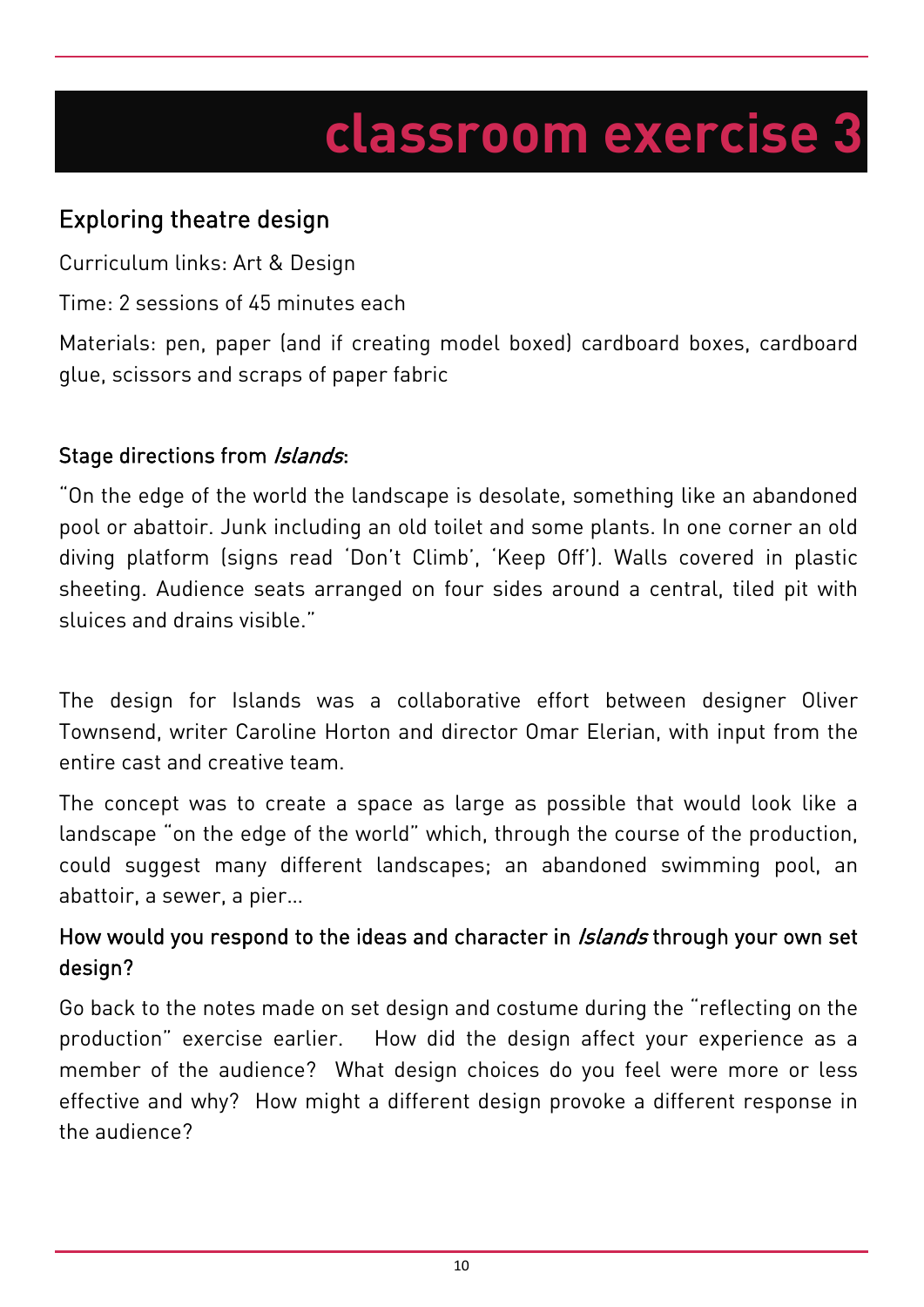#### The design process

A stage designer works very closely with the director, creative team and production manager to realise an aesthetic vision to create the world of the play.

After meetings with the director discussing research and drawings, the designer will create a white card model and present this to the creative and production staff. This is an exact model of the set made on a scale of 1:25. It provides everyone with a clear idea of the designer's vision and acts as a blueprint of the set. From here, the production staff can begin to cost up and plan for the realisation of the design and discuss any potential problems before the final design is created.

Exercise: draw or create your own model box for an alternative version of *Islands*. How would you envision the world of the play and what would the setting be? Would you design something naturalistic or abstract? Where would you place the audience and why? How would the characters move through your design?

Present your design to the rest of the class – discuss the choices you made as a designer and why.



The white card model box for *Islands* 

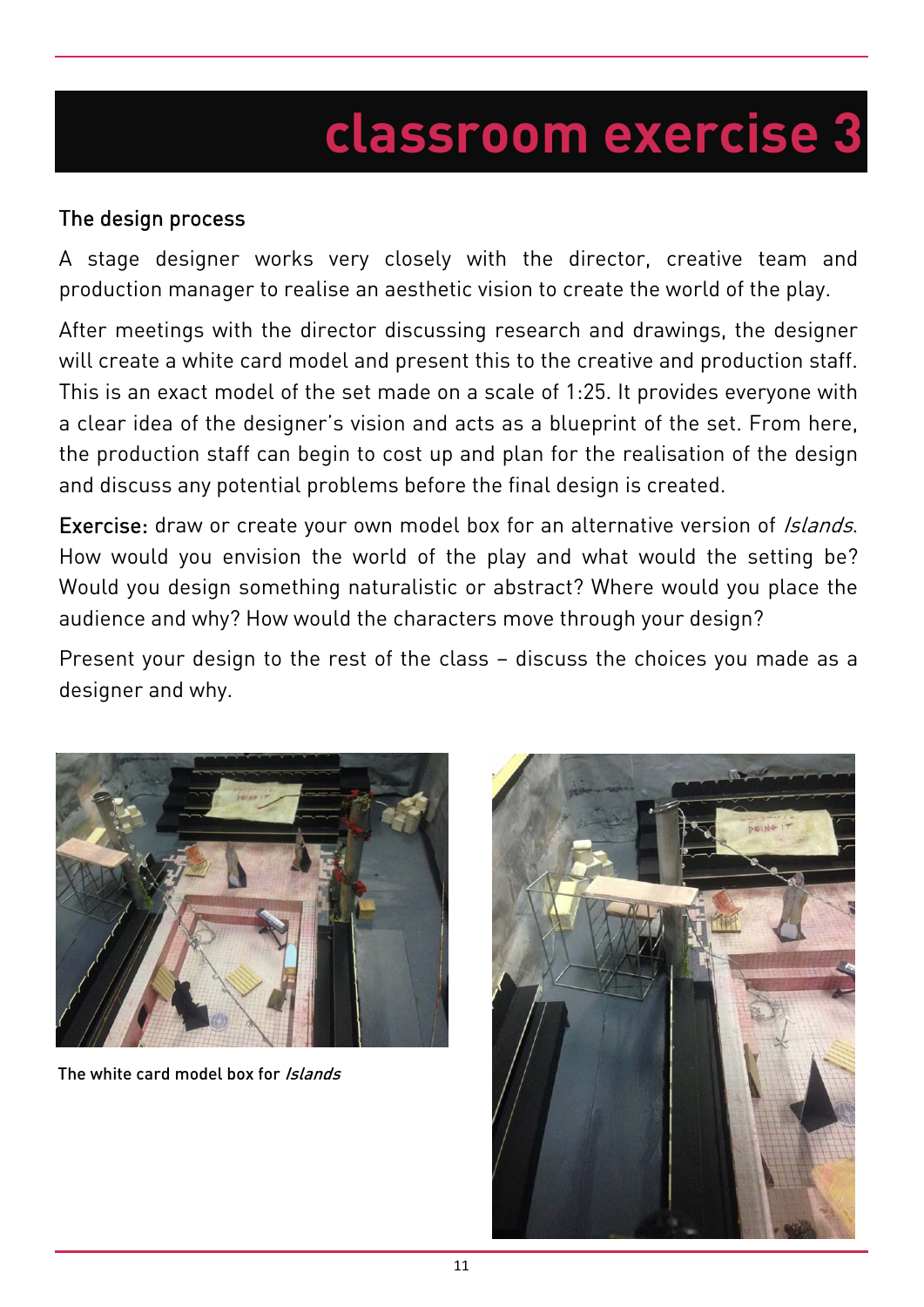### Devising theatre

Time: 15 - 30 minutes each Materials: none needed

"Islands like other shows I've made has been made through devising, though I realized relatively early on, with this subject matter I was going to need to write much earlier in the process than I usually would…so after some short bursts in a devising room, I went away and wrote a great sprawling draft that we then used as a jumping off point for further improvisation."

Caroline Horton, taken from the foreword to Islands

These classic exercises will enable you to see how a collaborative team might begin to devise scenes or play with scenes already written.

#### Jumping In

Ask the group to get into a circle. Ask two people to step into the middle and create a tableau (frozen image). This image can be about anything.

Another person from the group must then step in and tap one of the people in the middle on the shoulder. The person that was tapped must leave and join the circle, with the new person replacing them. They must assume a new position, creating a new image with the person in the middle.

This continues until everyone has stepped in at least once.

Extension exercise: ask each student to create an improvised scene rather than a tableau. When a new students wants to join the scene, they must clap their hands. The two people in the middle must freeze when they hear this and stay in position until the new person takes the place of someone in the frozen image and begins a new scene.

Further extension exercise: ask the students to respond to a particular theme for each of the scenes (for example power, or tragedy).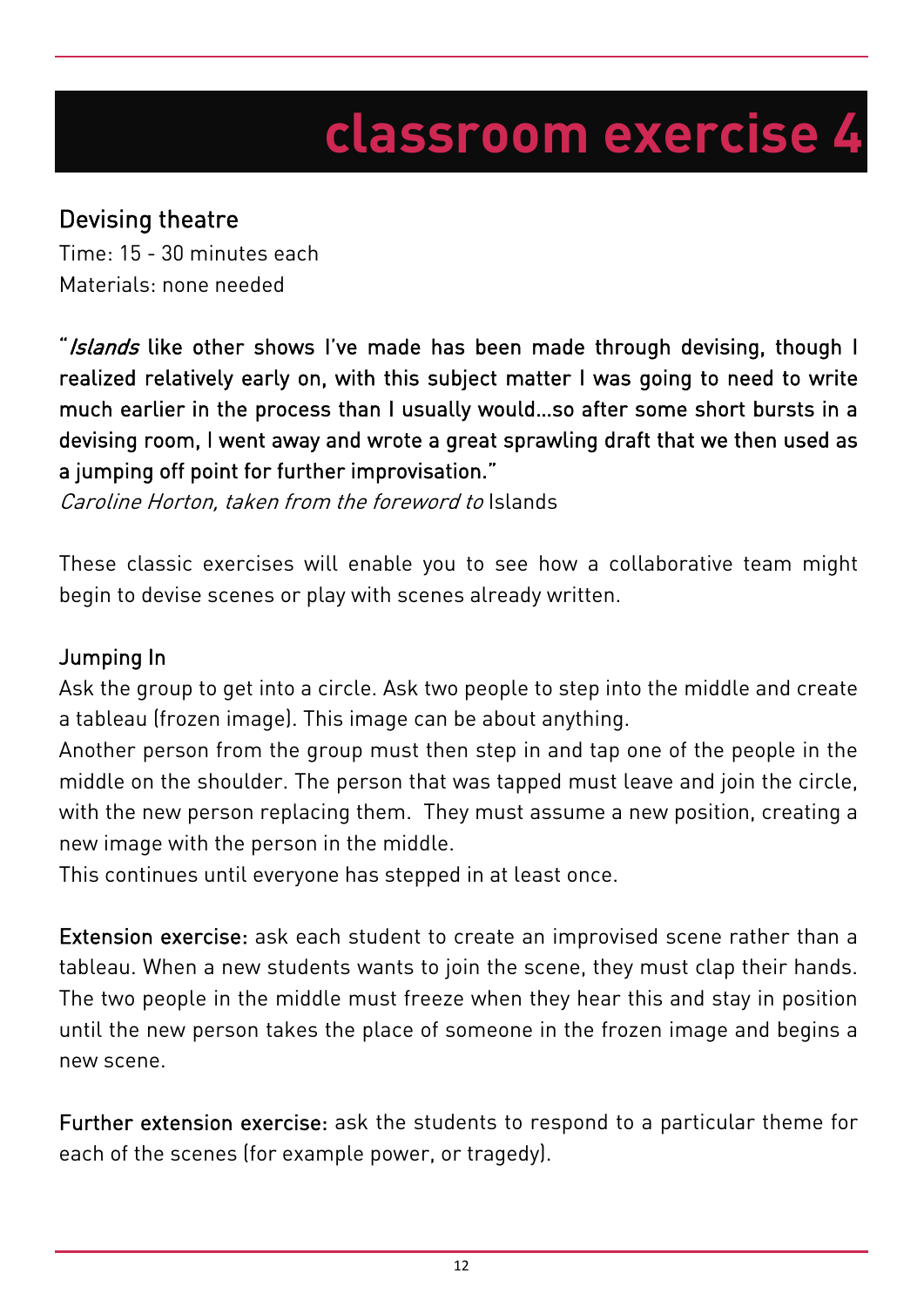#### Hot-Seating

In small groups, ask someone in the group to assume the role of one of the characters from Islands. The other people in the group must ask this character questions to which the person answers in character (the answers should be inspired by the character they have seen in the play but the person can use their imagination or make things up to develop the character further). Through the game, you will be able to develop a character's backstory, motivation and relationship to other characters.

Ask each person in the group to do this with a different character.

#### Game: Playing with tension

Jacques Lecoq developed an approach to acting using seven levels of tension. These levels are:

Catatonic/exhausted – no tension in the body at all.

Relaxed/Californian – hardly any tension, laid back.

Neutral/ economic – totally present and aware, a state of tension before anything happens.

Alert – some tension in the body. Fidgety, curious, indecisive.

Suspense – tension in the body, suspicious, wary.

Passionate – emotions are fully released, extreme and difficult to control; a frenzy of movement.

Tragic- the body is full of tension to the point of immobility, rigid and petrified.

Walking through the room, explore each of these different states and how they have an effect on the body. How does your posture/walking style change from level 1 to level 7? How does this affect your outlook on the world?

In small groups pick a simple scene and improvise it (for example, going shopping, or having a dinner party).

Take this scene and perform it again through the seven levels of tension. How does this change the scene each time? What worked and what didn't work? Did anything unexpected happen? What were the most successful levels of tension for each scene?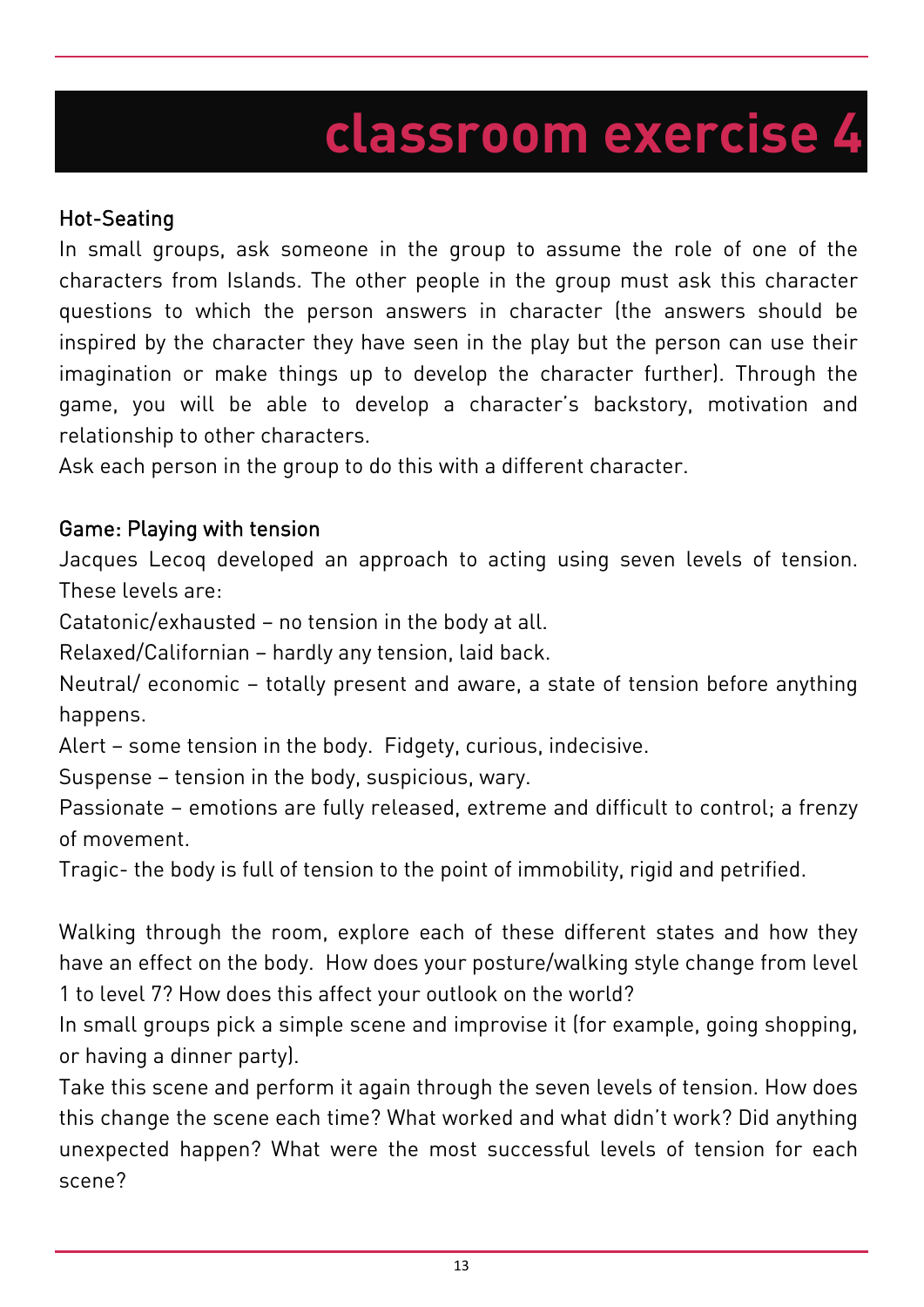## **context**

"We've drawn from a grotesque, physical form – bouffon - that I studied at Ecole Philippe Gaulier. These creatures, society's outcasts, come to mock and rabblerouse. We've of course, just taken what was useful to us from the bouffon world this is by no means a study in form. Something really valuable was offered in the bouffon spirit however - their ability to be wickedly funny and foul, yet also epic and deeply political."

Caroline Horton, taken from the foreword to Islands

### What is bouffon?

Bouffon is a specialised form of clowning, which includes elements of dark comedy, grotesque, parody and mockery.

The word itself derives from the latin verb "buffare" which means to puff up one's cheeks and the term comes from ancient Roman theatre, in which performers would satirise prominent figures of the day. It was re-introduced through Jacques Lecoq who taught bouffon at the school he founded, L'Ecole Internationale de Theatre in Paris. Bouffon could be described as the darker side of clown.

"The difference between the clown and the bouffon is that while the clown is alone, the bouffon is part of a gang; while we make fun of the clown, the bouffon makes fun of us. At the heart of the bouffon is mockery pushed to the point of parody. Bouffons amuse themselves by reproducing the life of man in their own way, through games and pranks."

Jacques Lecoq Theatre of Movement and Gesture 2006 (Trans. David Bradbury)

Bouffons mock everything and everyone – nothing is considered off-limits. They represent elements of society in an amplified, distorted, exaggerated way in order to provoke laughter and repulsion and in doing so satirise societal norms and institutions.

A key element of the bouffon is their physicality – they alter they own physicality through stuffing their clothing to contort their bodies into interesting shapes, to influence their movement and to give them an alternative posture.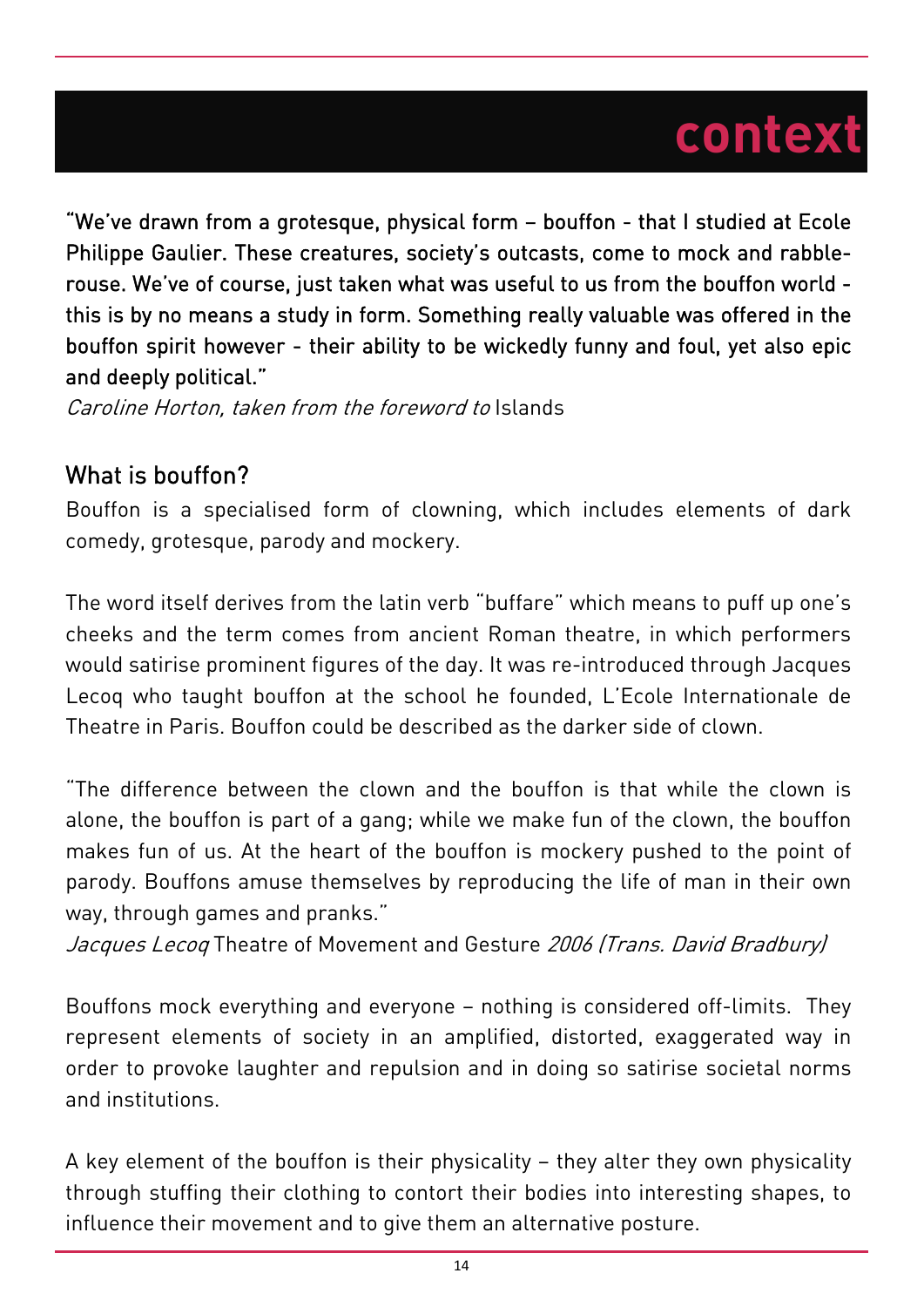### Bouffon

Curriculum links: politics, sociology Time: 25 minutes Materials: anything that can be used to stuff or pad clothing

Exercise: create your own bouffon character! Ask students to use materials to pad out their clothes to distort their posture and body. Ask students to note how different positioning of the padding and the distortion of their clothes can make them move in different ways and can cover or highlight different parts of the body.

Once they have found their characters, ask them to improvise normal situations as their bouffon characters.

The intention is to mock or parody the characters they are playing and the situation. Examples include:

- A dinner party
- Children in a classroom
- People at an art gallery
- Two people on a romantic date
- Prime Minister's Questions

Follow these experiments with group discussion – how did the bouffon approach work in each of these situations? Was it easy or difficult to mock and satirise? What was funny and what wasn't? How might this approach be used to tackle bigger and more weightier targets?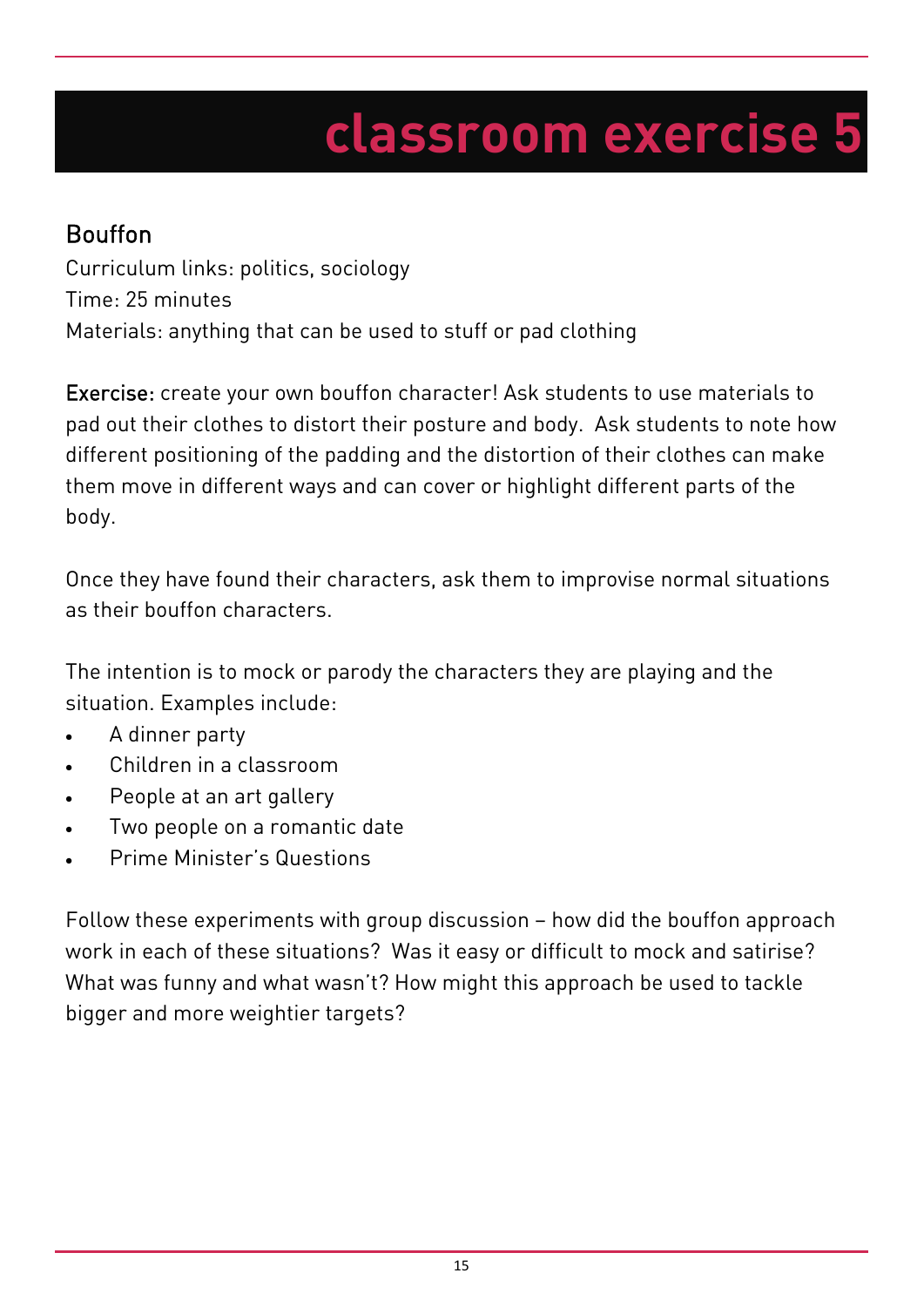# **production photographs**





Photos by Ed Collier